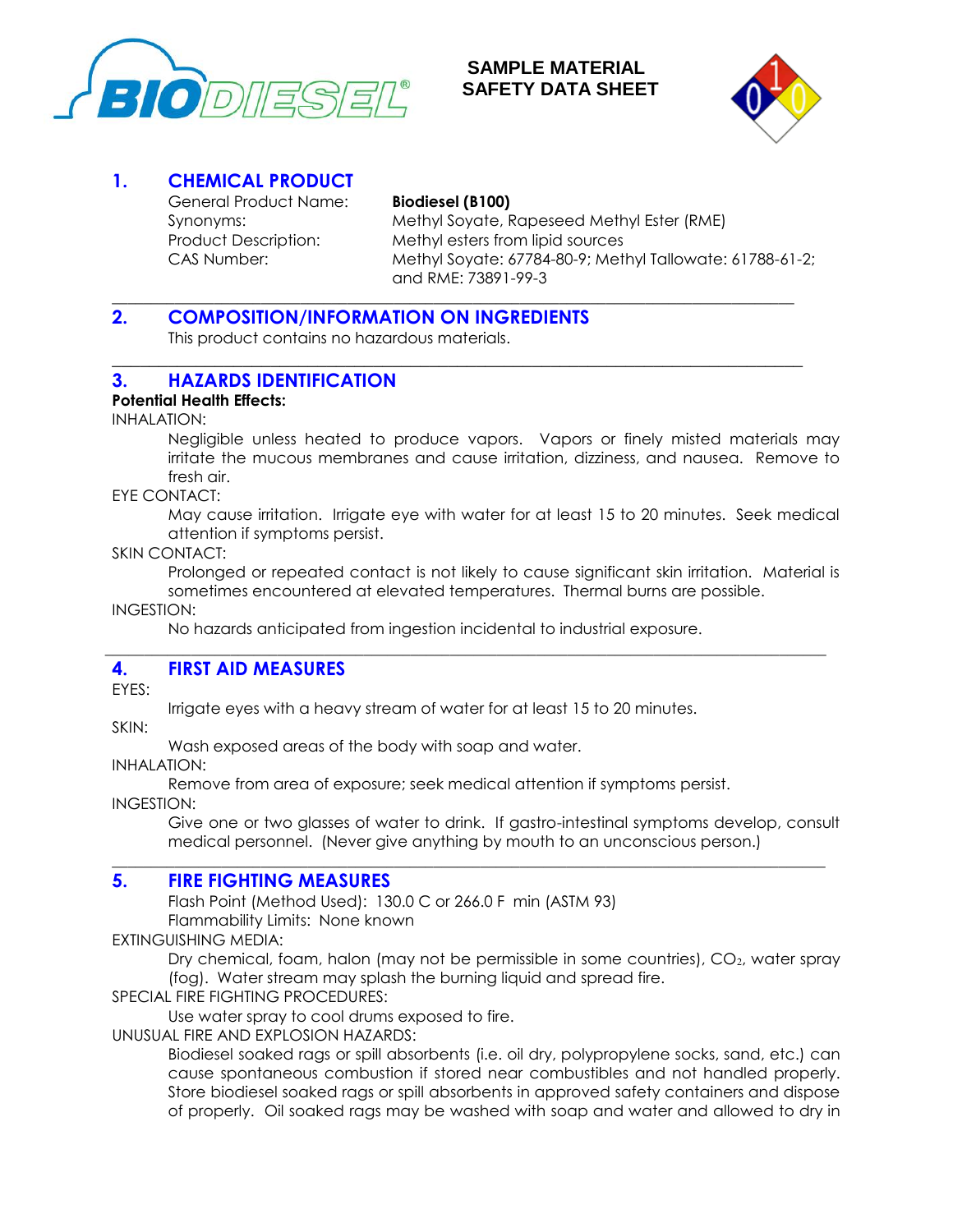well ventilated area. Firefighters should use self-contained breathing apparatus to avoid exposure to smoke and vapor.

#### **6. ACCIDENTAL RELEASE MEASURES SPILL CLEAN-UP PROCEDURES**

Remove sources of ignition, contain spill to smallest area possible. Stop leak if possible. Pick up small spills with absorbent materials and dispose of properly to avoid spontaneous combustion (see unusual fire and explosion hazards above).

Recover large spills for salvage or disposal. Wash hard surfaces with safety solvent or detergent to remove remaining oil film. Greasy nature will result in a slippery surface.

# **7. HANDLING AND STORAGE**

Store in closed containers between 50°F and 120°F. Keep away from oxidizing agents, excessive heat, and ignition sources. Store and use in well ventilated areas. Do not store or use near heat, spark, or flame, store out of sun. Do not puncture, drag, or slide this container. Drum is not a pressure vessel; never use pressure to empty.

## **8. EXPOSURE CONTROL /PERSONAL PROTECTION**

RESPIRATORY PROTECTION:

If vapors or mists are generated, wear a NIOSH approved organic vapor/mist respirator. PROTECTIVE CLOTHING:

 $\overline{\phantom{a}}$  ,  $\overline{\phantom{a}}$  ,  $\overline{\phantom{a}}$  ,  $\overline{\phantom{a}}$  ,  $\overline{\phantom{a}}$  ,  $\overline{\phantom{a}}$  ,  $\overline{\phantom{a}}$  ,  $\overline{\phantom{a}}$  ,  $\overline{\phantom{a}}$  ,  $\overline{\phantom{a}}$  ,  $\overline{\phantom{a}}$  ,  $\overline{\phantom{a}}$  ,  $\overline{\phantom{a}}$  ,  $\overline{\phantom{a}}$  ,  $\overline{\phantom{a}}$  ,  $\overline{\phantom{a}}$ 

 $\overline{\phantom{a}}$  ,  $\overline{\phantom{a}}$  ,  $\overline{\phantom{a}}$  ,  $\overline{\phantom{a}}$  ,  $\overline{\phantom{a}}$  ,  $\overline{\phantom{a}}$  ,  $\overline{\phantom{a}}$  ,  $\overline{\phantom{a}}$  ,  $\overline{\phantom{a}}$  ,  $\overline{\phantom{a}}$  ,  $\overline{\phantom{a}}$  ,  $\overline{\phantom{a}}$  ,  $\overline{\phantom{a}}$  ,  $\overline{\phantom{a}}$  ,  $\overline{\phantom{a}}$  ,  $\overline{\phantom{a}}$ 

 $\overline{\phantom{a}}$  ,  $\overline{\phantom{a}}$  ,  $\overline{\phantom{a}}$  ,  $\overline{\phantom{a}}$  ,  $\overline{\phantom{a}}$  ,  $\overline{\phantom{a}}$  ,  $\overline{\phantom{a}}$  ,  $\overline{\phantom{a}}$  ,  $\overline{\phantom{a}}$  ,  $\overline{\phantom{a}}$  ,  $\overline{\phantom{a}}$  ,  $\overline{\phantom{a}}$  ,  $\overline{\phantom{a}}$  ,  $\overline{\phantom{a}}$  ,  $\overline{\phantom{a}}$  ,  $\overline{\phantom{a}}$ 

 $\overline{\phantom{a}}$  ,  $\overline{\phantom{a}}$  ,  $\overline{\phantom{a}}$  ,  $\overline{\phantom{a}}$  ,  $\overline{\phantom{a}}$  ,  $\overline{\phantom{a}}$  ,  $\overline{\phantom{a}}$  ,  $\overline{\phantom{a}}$  ,  $\overline{\phantom{a}}$  ,  $\overline{\phantom{a}}$  ,  $\overline{\phantom{a}}$  ,  $\overline{\phantom{a}}$  ,  $\overline{\phantom{a}}$  ,  $\overline{\phantom{a}}$  ,  $\overline{\phantom{a}}$  ,  $\overline{\phantom{a}}$ 

\_\_\_\_\_\_\_\_\_\_\_\_\_\_\_\_\_\_\_\_\_\_\_\_\_\_\_\_\_\_\_\_\_\_\_\_\_\_\_\_\_\_\_\_\_\_\_\_\_\_\_\_\_\_\_\_\_\_\_\_\_\_\_\_\_\_\_\_\_\_\_\_\_\_\_\_\_\_\_\_\_\_\_\_\_\_\_\_\_\_

Safety glasses, goggles, or face shield recommended to protect eyes from mists or splashing. PVC coated gloves recommended to prevent skin contact.

OTHER PROTECTIVE MEASURES:

Employees must practice good personal hygiene, washing exposed areas of skin several times daily and laundering contaminated clothing before re-use.

## **9. PHYSICAL AND CHEMICAL PROPERTIES**

Boiling Point, 760 mm Hg:>200°C Volatiles, % by Volume: <2 Specific Gravity  $(H_2O=1)$ : 0.88 Solubility in  $H_2O$ , % by Volume: insoluble Vapor Pressure, mm Hg: <2 Evaporation Rate, Butyl Acetate=1: <1 Vapor Density, Air=1:>1 Appearance and Odor: pale yellow liquid, mild odor

#### **10. STABILITY AND REACTIVITY**

GENERAL:

This product is stable and hazardous polymerization will not occur. INCOMPATIBLE MATERIALS AND CONDITIONS TO AVOID:

Strong oxidizing agents

HAZARDOUS DECOMPOSITION PRODUCTS:

Combustion produces carbon monoxide, carbon dioxide along with thick smoke.